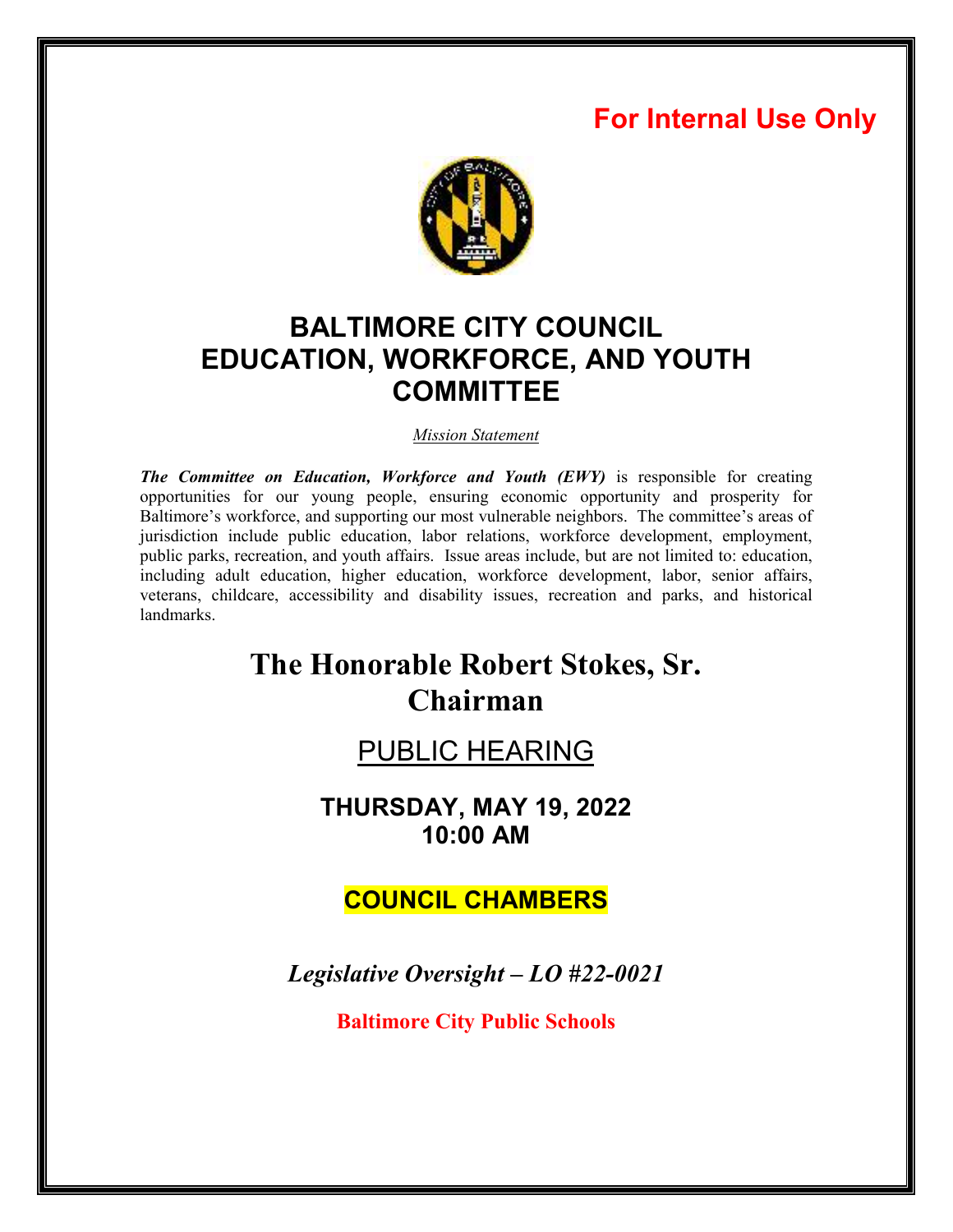### **CITY COUNCIL COMMITTEES**

#### **ECONOMIC AND COMMUNITY DEVELOPMENT**

**(EcD**  Sharon Green Middleton, Chair John Bullock -- Vice Chair Mark Conway Ryan Dorsey Antonio Glover Odette Ramos Robert Stokes *Staff: Jennifer* Coates *(410-396-1260)* 

#### **WAYS AND MEANS (W&M)**

Eric Costello, Chair Kristerfer Burnett Ryan Dorsey Danielle McCray Sharon Green Middleton Isaac "Yitzy" Schleifer Robert Stokes *Staff: Marguerite Currin (443-984-3485)* 

#### **PUBLIC SAFETY AND GOVERNMENT**

**OPERATIONS (SGO)**  Mark Conway  $-$  Chair *Staff: Samuel Johnson (410-396-1091)*  Kristerfer Burnett Zeke Cohen Eric Costello Antonio Glover Phylicia Porter Odette Ramos

#### **EDUCATION, WORKFORCE, AND YOUTH(EWY]**

Robert Stokes - Chair John Bullock Zeke Cohen Antonio Glover Sharon Green Middleton Phylicia Porter James Torrence Staff. *Marguerite Currin (443-984-3485)* 

#### **HEAL TH, ENVIRONMENT, AND TECHNOLOGY**

**[HET)**  Danielle McCray - Chair John Bullock Mark Conway Ryan Dorsey Phylicia Porter James Torrence Isaac "Yitzy" Schleifer Staff: *Matthew Peters (410-396-1268)* 

#### **RULES AND LEGISLATIVE OVERSIGHT**

**(OVERSIGHT)**  Isaac "Yitzy" Schleifer, Chair Kristerfer Burnett Mark Conway Eric Costello Sharon Green Middleton Odette Ramos James Torrence Staff: *Richard Krummerich (410-396-1266)*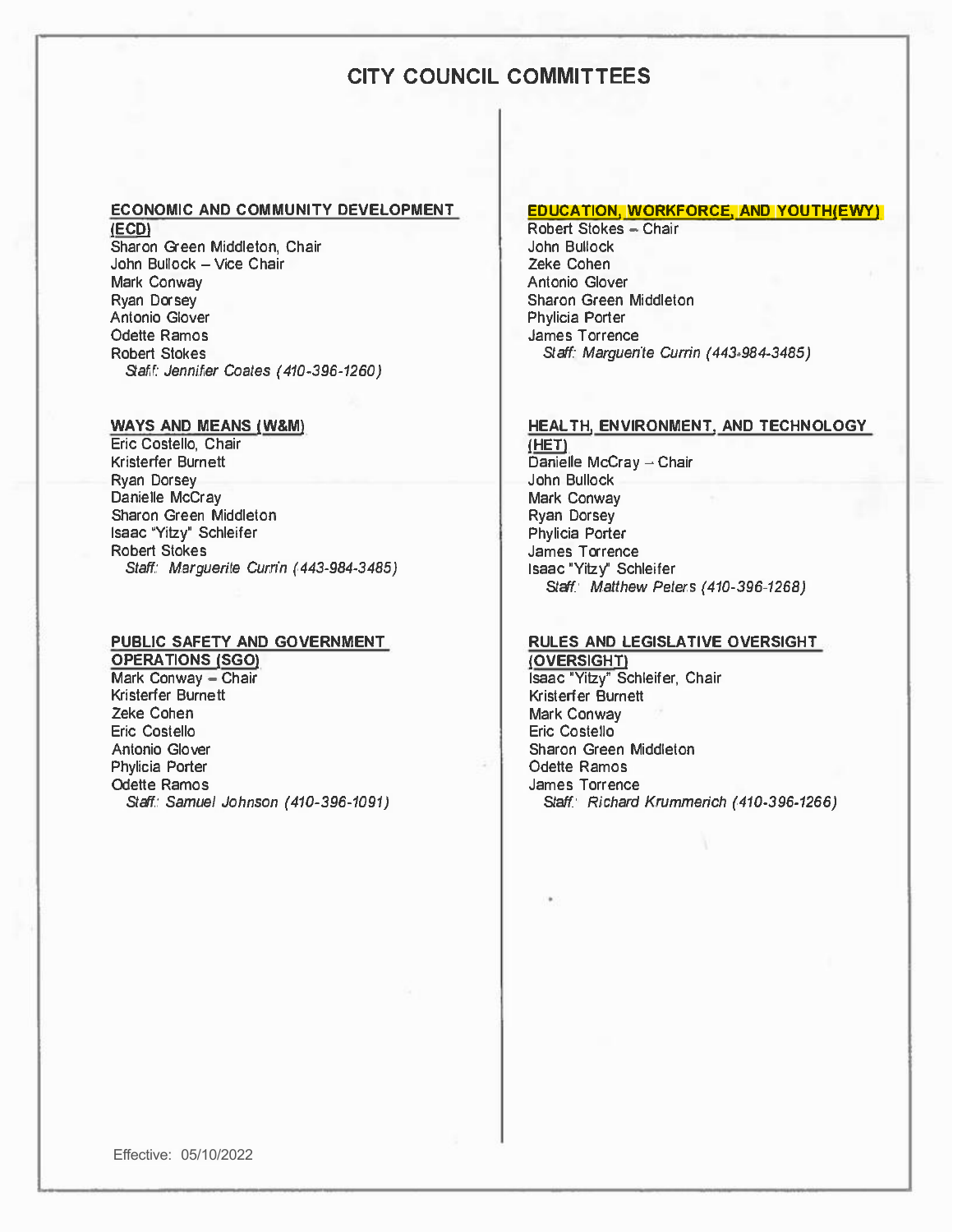### **CITY OF BALTIMORE**

HRANDON M. SCOT L. Mayor



#### OFFICE OF COUNCH, SERVICES

LARRY E. GREENE, Director 415 City Hall, 100 N. Holliday Street **Baltimore, Maryland 21202** 410-596-7215 / Fax: 410-545-7596 email: http://greene@baltimocecity.gav

## **LEGISLATIVE OVERSIGHT**

**Committee:** Education, Workforce, and Youth

### **LO 22-0021**

#### **Baltimore City Public Schools (BCPS)**

#### **Purpose:**

**For the purpose** of holding periodic hearings to review education and performance data for BCPS and to monitor the impact of the Pandemic on the progress of the Blueprint for Success.

## **Agencies/Organizations Reporting**

Baltimore City Public Schools

### **Background**

On February 17, 2022, the committee held its first hearing. Following are notes from the hearing.

#### Major Speakers

Sonja B. Santelises, CEO Baltimore City Public Schools (BCPS) Alison Perkins-Cohen, Baltimore City Public Schools Tina Hike-Hubbard, Baltimore City Public Schools John Davis, Baltimore City Public Schools Joan Dabrowski, Baltimore City Public Schools

#### Major Issues Discussed

- 1. CEO Santelises introduced her team/staff and gave opening remarks. Some of the areas to be discussed today will be:
	- o Impact of Pandemic
	- o Recovery Plan (Reconnect, Restore, Reimage)
	- o Forthcoming changes relating to the internet
- 2. Several representatives from the BCPS participated in presenting a PowerPoint Presentation. *A copy is on file.*

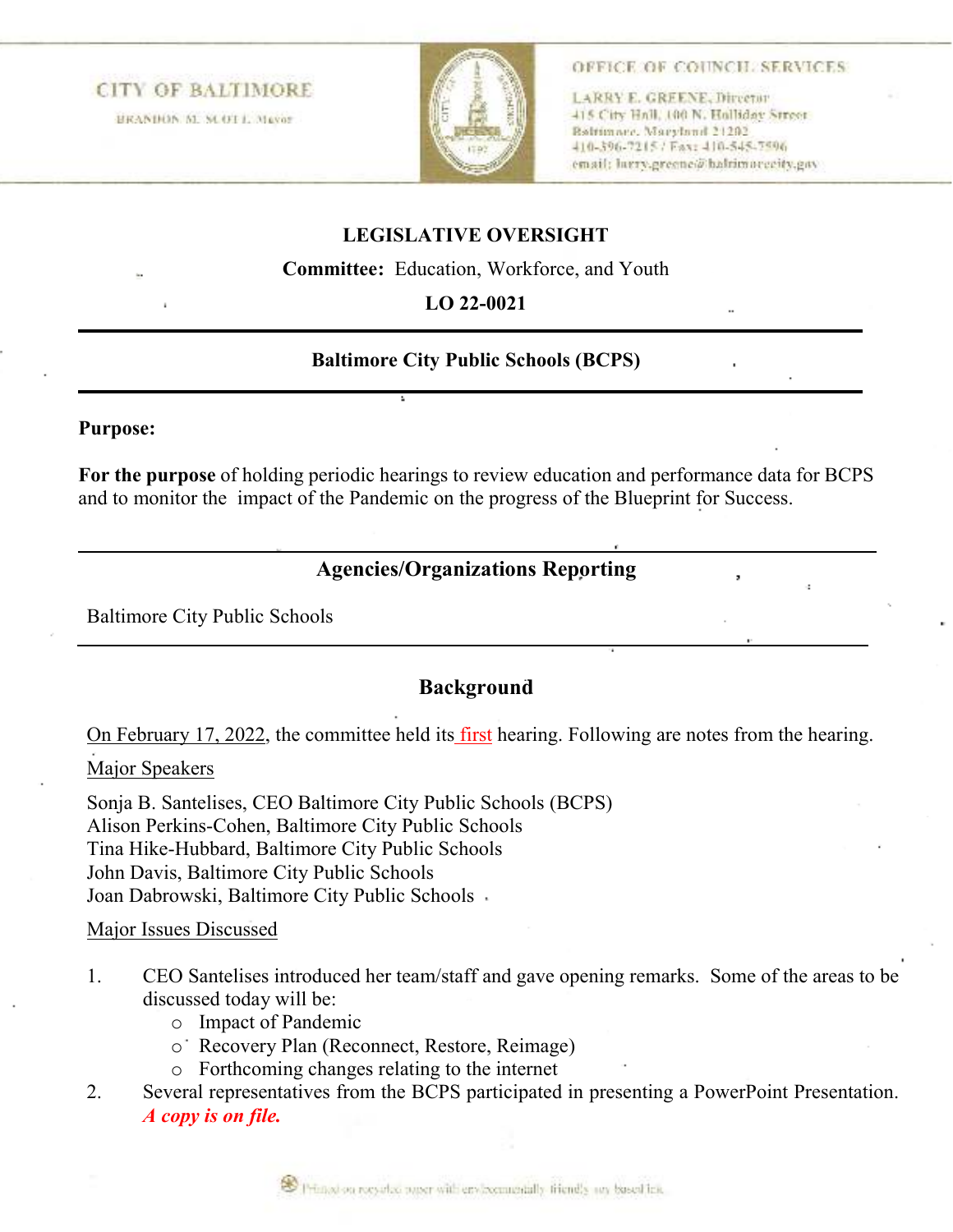- 3. The committee members asked questions, made comments, and etc. Some highlighted topics of discussion were:
	- o Connecting Families
		- What conversations are you having with state departments to keep families and communities connected?
		- Building families, community relationships and engagement, talk about this.
	- o Patterson High School Reading Levels (Low)
		- Can you talk about this? Answers: There are high profiles/numbers of immigrants attending Patterson High. About 40% of the students attending Patterson are English learning and new to this country. We must watch closely how data and profiles are used (this is of concern); weaponizing data!
	- o Stakeholder Engagement (Slide Pertaining to Same)
		- I noticed that the City Council is not listed as a stakeholder!
		- We are very much a part of the stakeholders
		- Please include the Council on the list
		- We are definitely partnering with BCPS and the communities
		- Can you speak to this?
	- o Improvised Neighborhoods
		- Trauma, drugs, COVID, and etc.
			- We need data on these neighborhoods! How are your connecting to them academically?
	- o Technology/Computers/Etc.
		- Have you connected with the Mayor's Office regarding connectivity efforts?
	- o Tutoring
		- You stated that there are approximately 12,000 students participating in your tutoring programs! How are you doing corrective learning and/or tutoring for students who are not in any of the programs?
		- How is tutoring implemented and accounted for? How are we ensuring it is happening? How are you measuring the effectiveness of tutoring? How are you ensuring long-term effectiveness?
	- o Trauma/Mental Health
		- There are a lot of shootings occurring in the city! We have a full-blown mental health crisis; worse than I ever seen! This is a sense of emergency!
		- Is looking forward to working with you on this issue!
	- o Restorative Practices
		- Did not see any restorative practices in your Presentation! How are you positioning this type of work?
		- **Requested by Councilman Cohen: Submit an update on the implementation of** restorative practices used citywide
	- o Communication/Outreach
		- We need to communicate better, we can't continue to do the same thing the same way, each community have different needs.
	- o Student Leadership